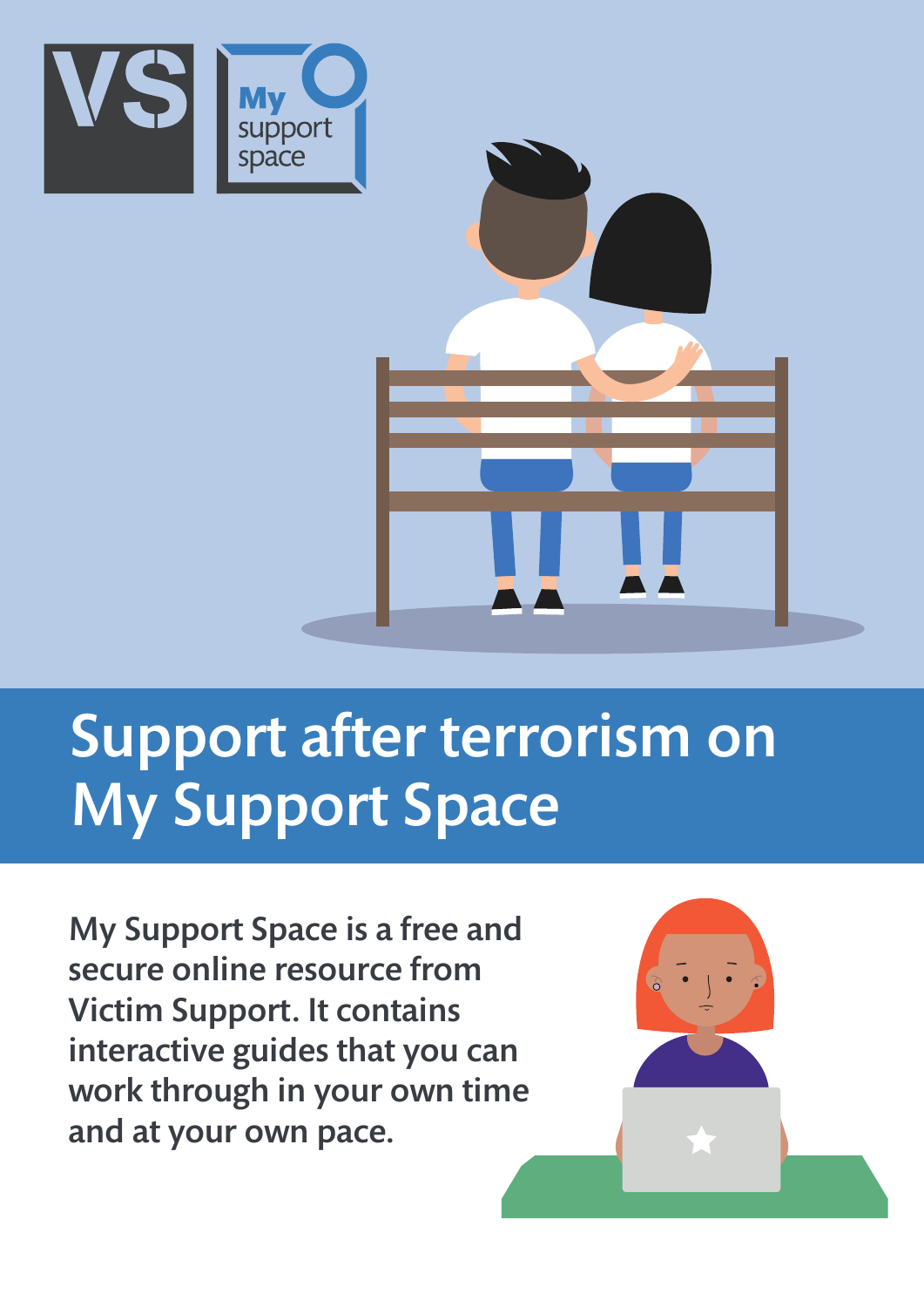## For victims/survivors

### **How to talk to your child or young person after a terror incident**

This guide will help you to identify some of the difficult emotions your child may experience following a terrorist act, common signs of distress, and how you can help and reassure them. It has activities to encourage them to open up, and information on the support you can access if they're not improving over time.

### **Witnesses to terrorism**

Anyone who has witnessed a terrorist act or experienced the aftermath of one may be severely affected. This guide will explore some common feelings you may be experiencing, and ways in which you can cope and start to feel safe again. It has information on going back to work or education, being kept informed about the court case, and dealing with the media coverage.

### **Moving forward after terrorism: anniversaries and triggers**

Anniversaries of terrorist incidents may serve as a trauma trigger. This guide explains what triggers are, how you may feel if you experience them, and how you can help yourself to cope. It also addresses anniversaries, and suggests ways that you can remember loved ones.

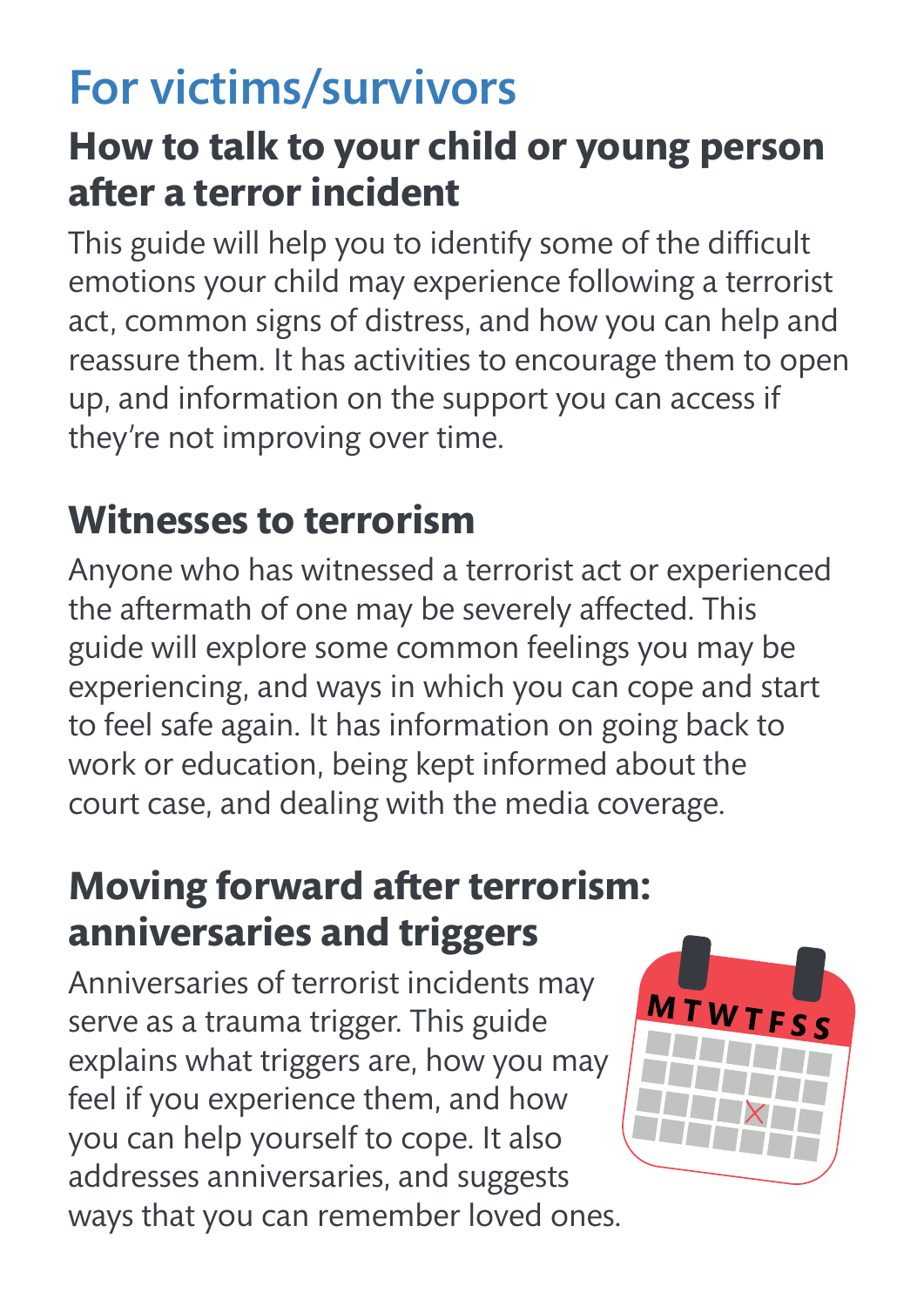### **Long term effects of terrorism**

This guide will look at how moving forward from trauma takes time, and how it may have affected – or is affecting – your mental health. It also has information on coping strategies, and how you can get additional support if you need it.

## For supporters

My Support Space is also available for friends, family members or others who are supporting someone after they've experienced a terrorist attack.

### **Supporting someone after terrorism**

This guide will look at how the person you're supporting may be affected by their traumatic experience. It will give ideas on how to approach difficult conversations and practical things you can do to help. It suggests techniques to help them cope day-to-day, and has links to other sources of support that you can both explore.